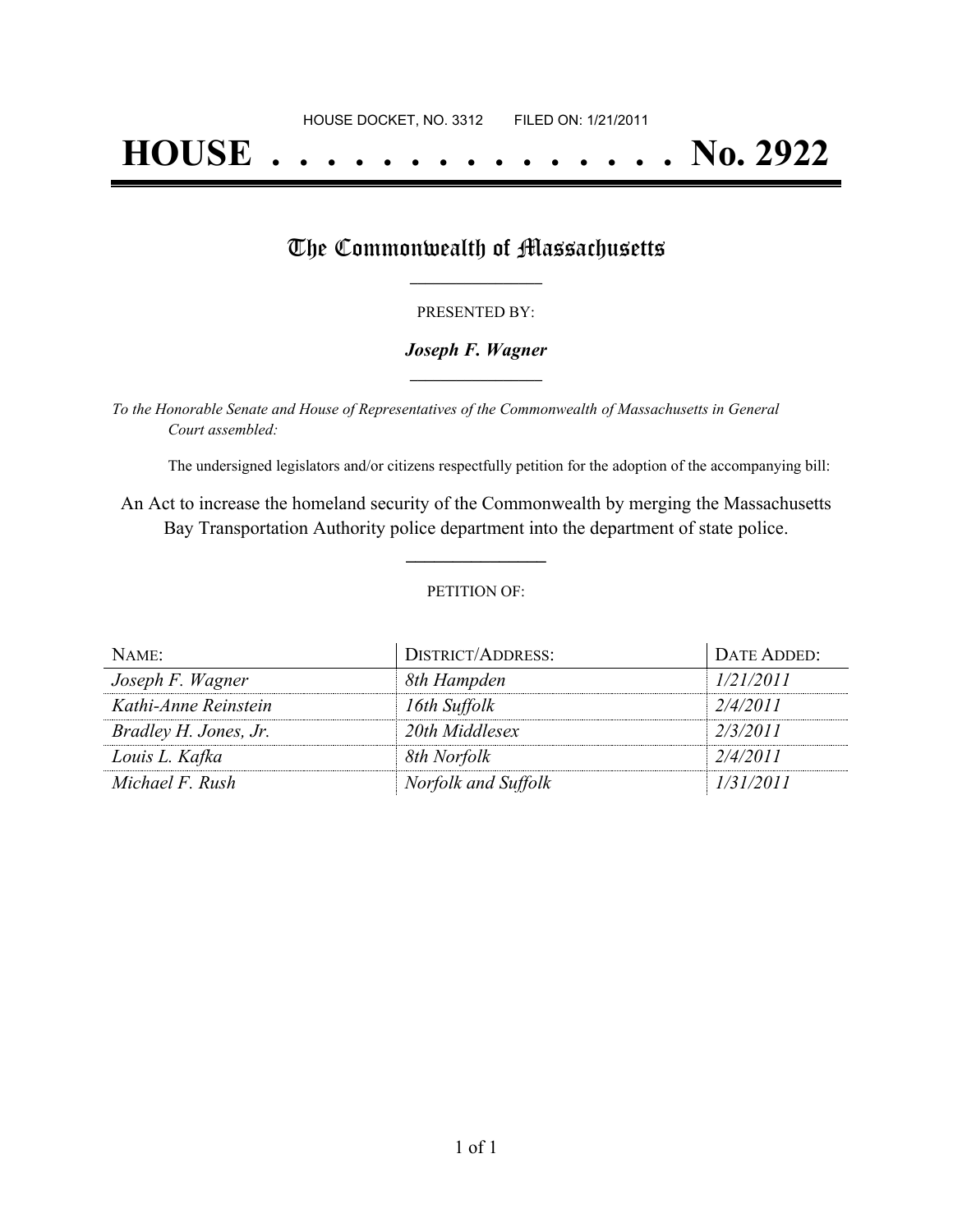## **HOUSE . . . . . . . . . . . . . . . No. 2922**

By Mr. Wagner of Chicopee, a petition (accompanied by bill, House, No. 2922) of Joseph F. Wagner and others relative to merging the Massachusetts Bay Transportation Authority police department into the department of state police. Public Safety and Homeland Security.

## The Commonwealth of Massachusetts

**\_\_\_\_\_\_\_\_\_\_\_\_\_\_\_ In the Year Two Thousand Eleven \_\_\_\_\_\_\_\_\_\_\_\_\_\_\_**

An Act to increase the homeland security of the Commonwealth by merging the Massachusetts Bay Transportation Authority police department into the department of state police.

Be it enacted by the Senate and House of Representatives in General Court assembled, and by the authority *of the same, as follows:*

 SECTION 1. Section 7 of chapter 22C of the General Laws, as appearing in the 2006 Official Edition, is hereby amended by striking out the first sentence and inserting in place thereof the following sentence:- There shall be within the division of special police services 4 bureaus, which shall be designated as the bureau of facility security, the bureau of motor vehicle enforcement, the bureau of metropolitan district operations, which shall provide services, including but not limited to, school crossing guards and the protection of watershed properties managed by the department of conservation and recreation, and the bureau of transit operations, which shall provide services, including by not limited to, the protection of the rapid transit, bus, commuter boat and rail lines of the Massachusetts Bay Transportation Authority. SECTION 2. Said chapter 22C, as so appearing, is hereby amended by inserting after section 31 the following section:-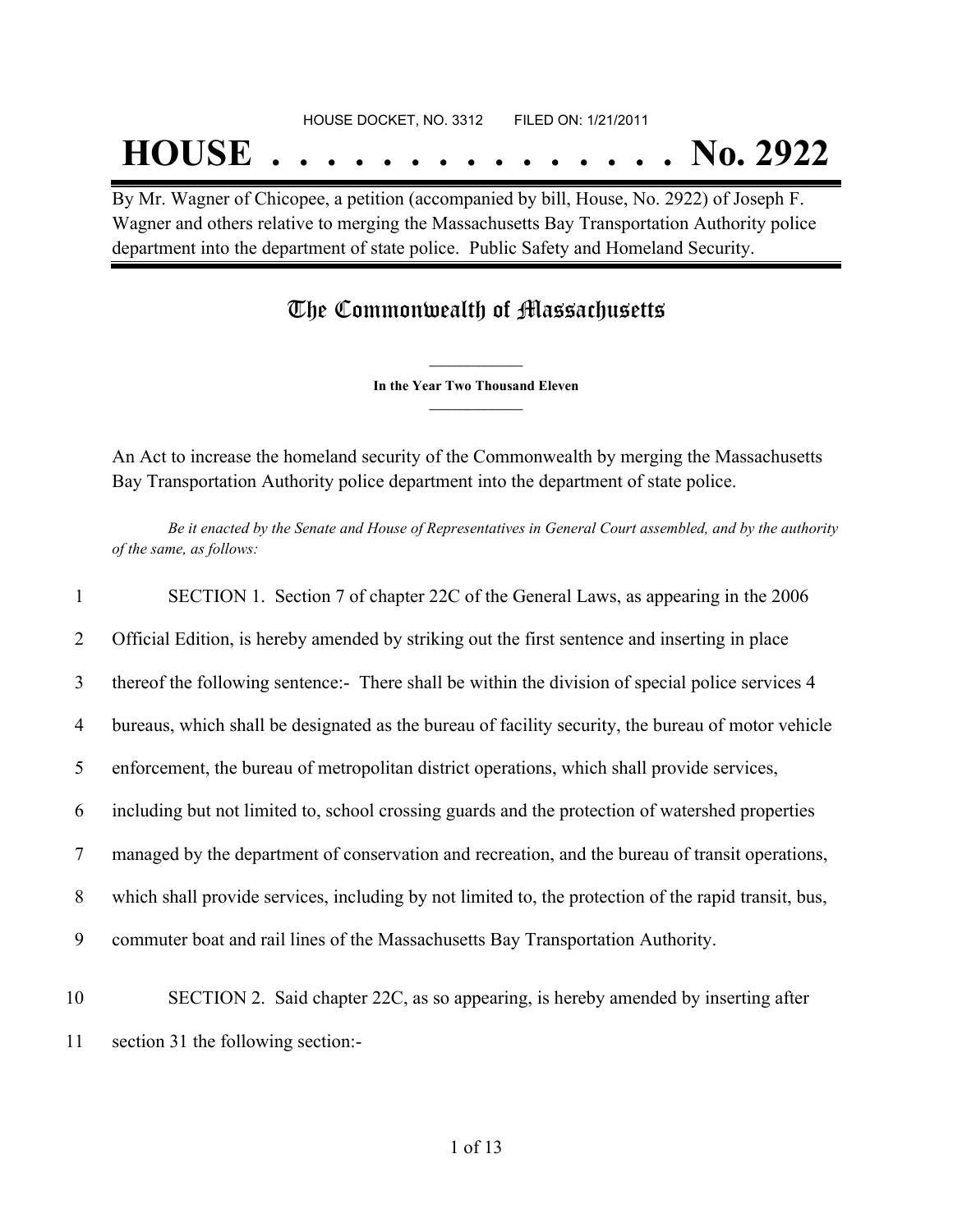Section 31A. Massachusetts Bay Transportation Authority; agreement for police service; contents

 The colonel shall enter into an agreement with the Massachusetts Bay Transportation Authority for police services to be provided by the department to said authority. Said agreement shall fix the legal and fiscal responsibility pertaining to the operation and maintenance of such police service and shall include, but not be limited to, a provision for payments to the commonwealth for the cost of retirement, compensation of injured officers, sick leave, and other employee benefits and for a minimum allowance for departmental supervision. Said agreement shall also require the continuation of all terms and conditions of employment established under the applicable collective bargaining agreement pursuant to the provisions of chapter 151E by the commonwealth and the exclusive bargaining representative of any member of the state police providing such police service including, without limitation, the payment by the authority of any benefit or contribution therefore. Said agreement shall also include a provision whereby all parties must enter a cost sharing agreement whereby 50% of all expenses incurred by the department in providing such police service shall, upon proper requisition, be paid by the authority as such expenses are incurred.

 Said agreement shall also provide for the appointment under section 10 and assignment of such members of the state police as deemed necessary to meet the requirements of said authority; provided that such appointment and assignment of any such member of the state police by the colonel shall not be considered a violation of any provision of chapter 29; and provided, further, that during such assignment and except as the colonel shall determine that an emergency exists or is threatened, such officers, in the performance of their duties, shall be subject to the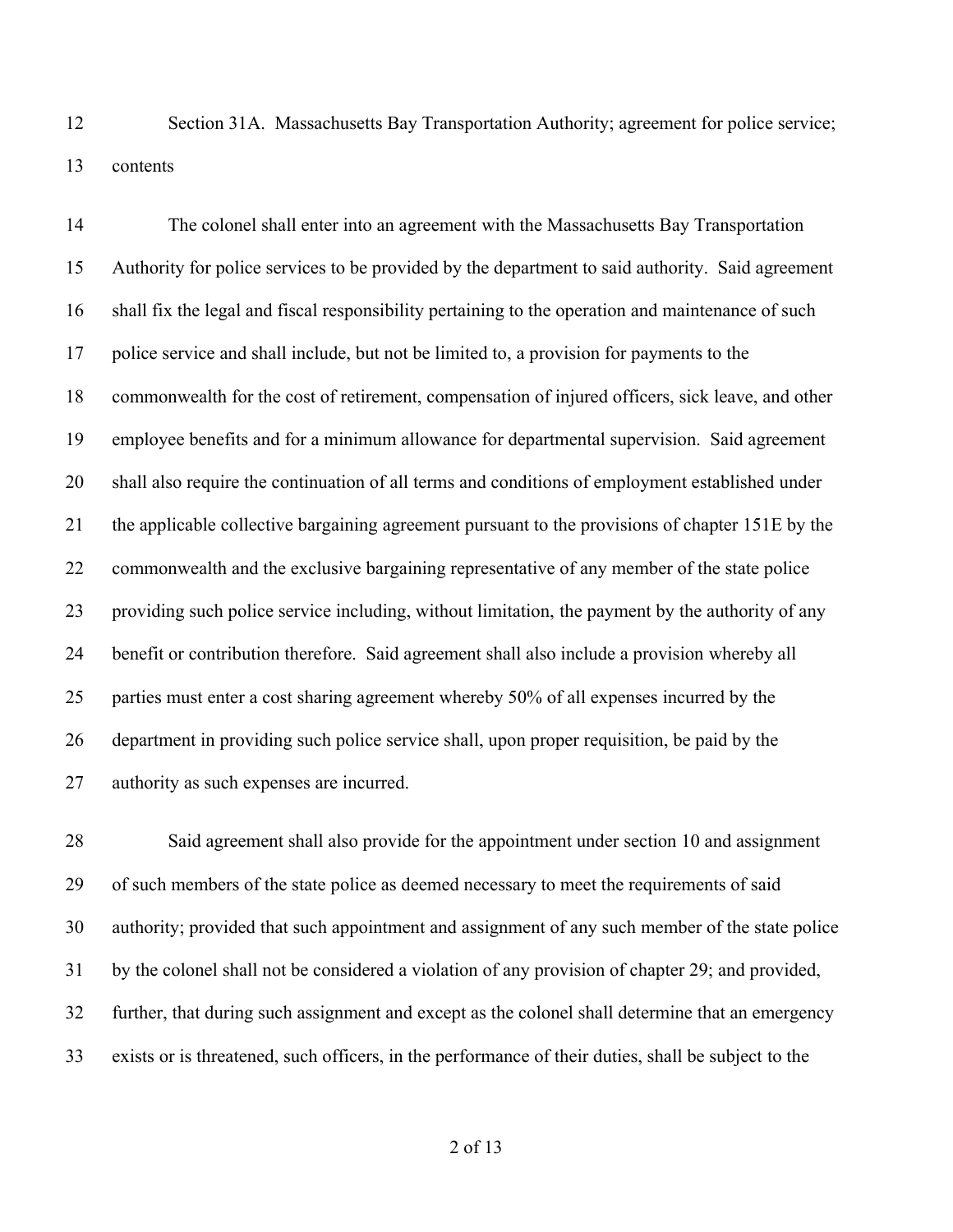| 34 | operational control of the authority, and the chairman of the authority, but shall at all times be |
|----|----------------------------------------------------------------------------------------------------|
| 35 | under the administrative and disciplinary control of the colonel.                                  |
| 36 | SECTION 3. Chapter 31 of the General Laws, as so appearing, is hereby amended by                   |
| 37 | striking out sections 64 and 65.                                                                   |
| 38 | SECTION 4. Section 1 of chapter 32 of the General Laws, as so appearing, is hereby                 |
| 39 | amended by striking out, in lines 204 to 208, inclusive, the words " "Employee", as applied to     |
| 40 | persons whose regular compensation is paid by the Massachusetts Bay Transportation Authority,      |
| 41 | shall mean any police officer of the police department of said Authority, established by chapter   |
| 42 | six hundred and sixty-four of the acts of nineteen hundred and sixty-eight".                       |
| 43 | SECTION 5. Said section 1 of said chapter 32, as so appearing, is hereby further                   |
| 44 | amended by striking out, in lines 314 and 315 the words "the Massachusetts Bay Transportation      |
| 45 | Authority police retirement system,"                                                               |
| 46 | SECTION 6. Said section 1 of said chapter 32, as so appearing, is hereby further                   |
| 47 | amended by striking out, in lines 507 and 508, the words "the Massachusetts Bay Transportation     |
| 48 | Authority police retirement system,".                                                              |
| 49 | SECTION 7. Section 2 of said chapter 32, as so appearing, is hereby amended by                     |
| 50 | striking out, in lines 31 to 33, inclusive, the words "an employee of the police department of the |
| 51 | Massachusetts Bay Transportation Authority shall be included in the Massachusetts Bay              |
| 52 | Transportation Authority police retirement system,".                                               |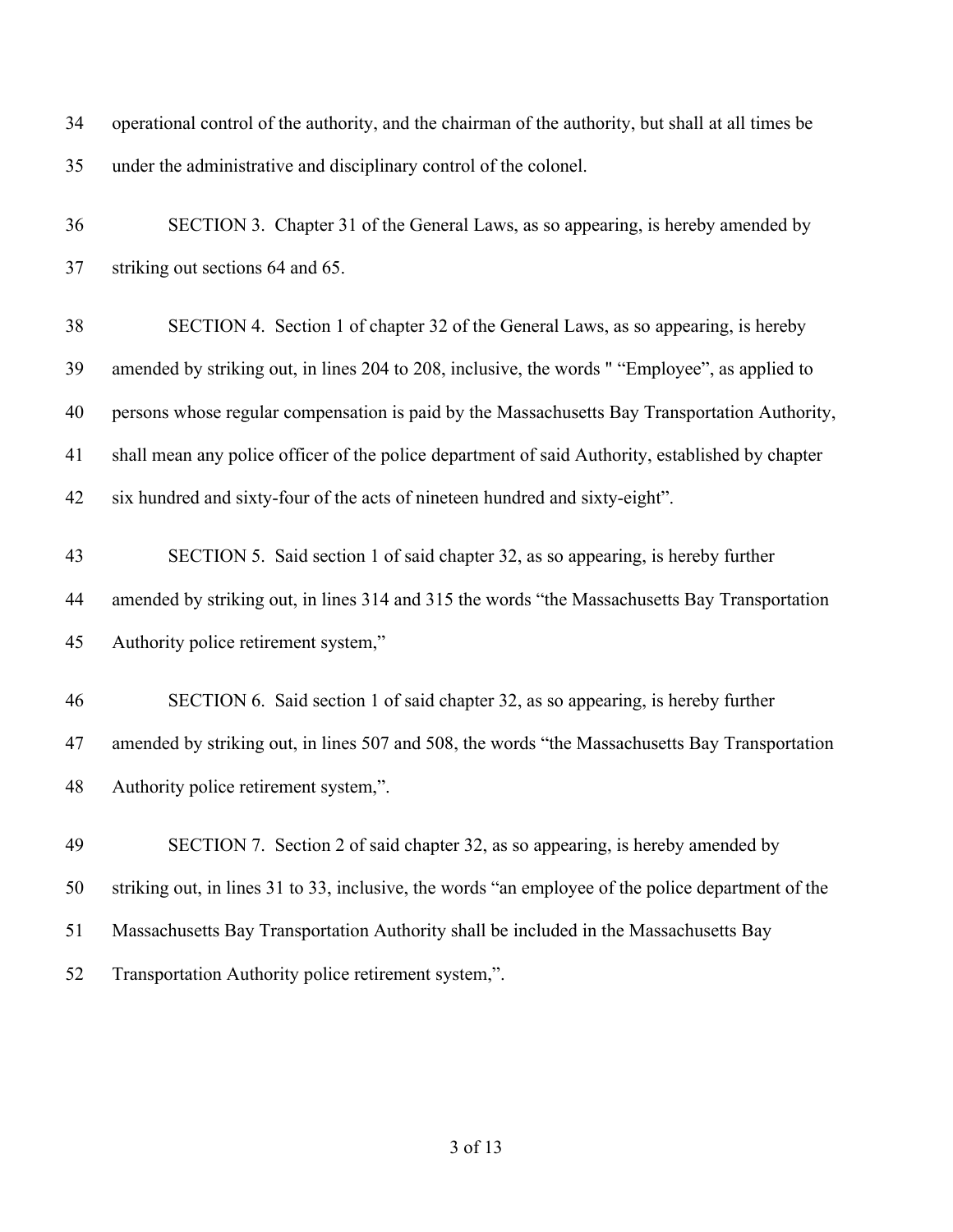| 53 | SECTION 8. Section 3 of said chapter 32, as so appearing, is amended by striking out, in           |
|----|----------------------------------------------------------------------------------------------------|
| 54 | lines 279 and 280, the words "any police officer of the Massachusetts Bay Transportation           |
| 55 | Authority;".                                                                                       |
| 56 | SECTION 9. Section 20 of said chapter 32, as so appearing, is hereby amended by                    |
| 57 | striking out subdivision $(4\frac{3}{4})$ .                                                        |
| 58 | SECTION 10. Paragraph (i) of subdivision (5) of said section 20 of said chapter 32, as so          |
| 59 | appearing, is hereby amended by striking out the eleventh sentence.                                |
| 60 | SECTION 11. Paragraph (c) of subdivision (1) of section 21 of said chapter 32, as so               |
| 61 | appearing, is hereby amended by striking out, in line 77, the words "the Massachusetts Bay         |
| 62 | Transportation Authority,".                                                                        |
| 63 | SECTION 12. Subdivision (2) of said section 21 of said chapter 32, as so appearing is              |
| 64 | hereby amended by striking out the fifth sentence.                                                 |
| 65 | SECTION 13. Subdivision (7) of section 22 of said chapter 32, as so appearing is hereby            |
| 66 | amended by striking out paragraph (f).                                                             |
| 67 | SECTION 14. Paragraph (a) of subdivision (2) of section 23 of said chapter 32, as so               |
| 68 | appearing, is hereby amended by striking out, in lines 11 and 12, the words "the treasurer of the  |
| 69 | Massachusetts Bay Transportation Authority,".                                                      |
| 70 | SECTION 15. Said paragraph (a) of said subdivision (2) of said section 23 of said                  |
| 71 | chapter 32, as so appearing, is hereby further amended by striking out, in line 20, the words "the |
| 72 | Massachusetts Bay Transportation Authority,".                                                      |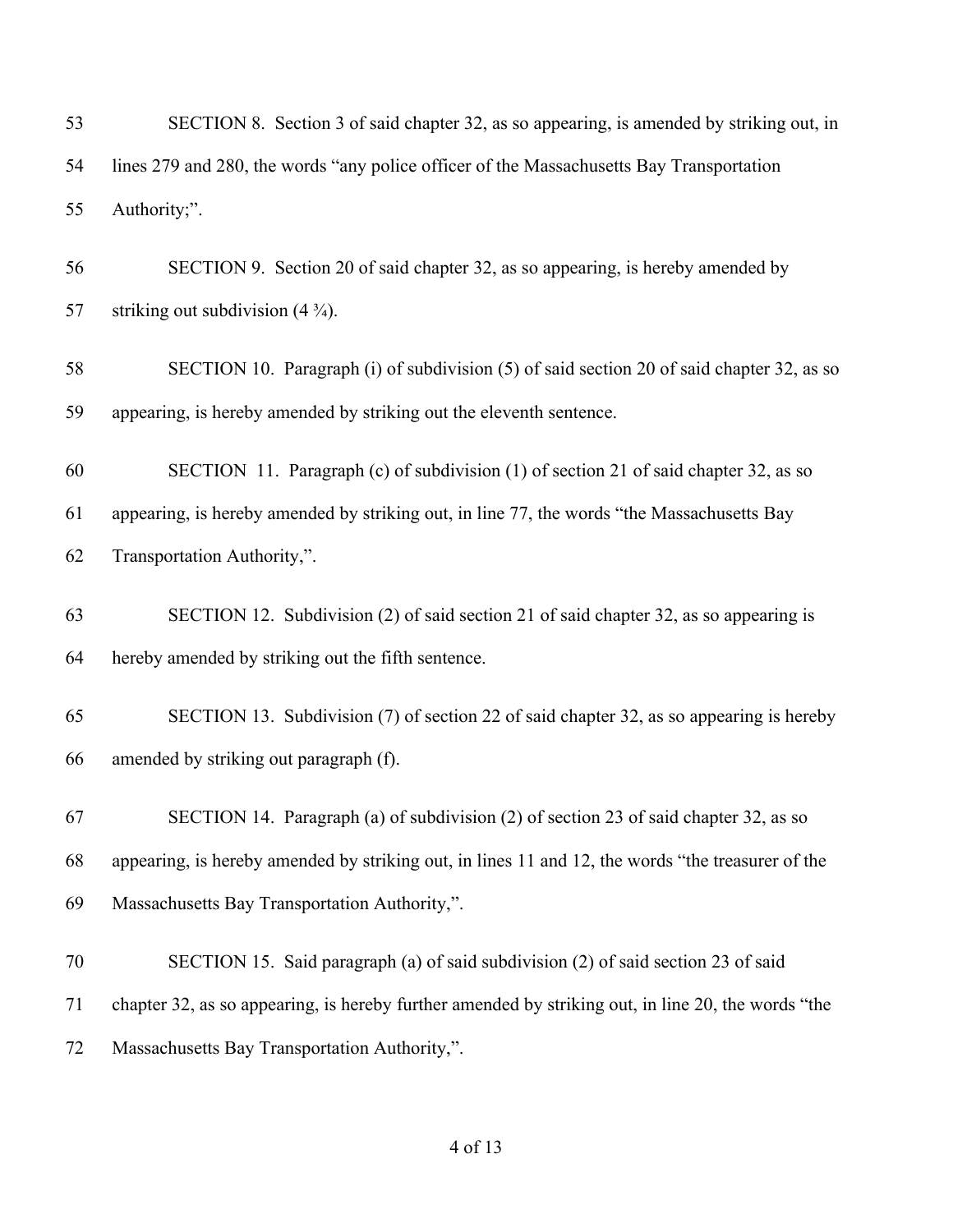SECTION 16. Subdivision (1) of section 24 of said chapter 32, as so appearing, is hereby amended by striking out, in line 10, the words "the Massachusetts Bay Transportation Authority,".

 SECTION 17. Subdivision (4) of section 25 of said chapter 32, as so appearing, is hereby amended by striking out, in lines 96 and 97, the words "the Massachusetts Bay Transportation Authority,".

 SECTION 18. Section 28 of said chapter 32, as so appearing, is hereby amended by striking out subdivision (7).

 SECTION 19. Section 94 of said chapter 32, as so appearing, is hereby amended by striking out, in lines 6 and 7, the words: "or of the police force of the Massachusetts Bay Transportation Authority,".

 SECTION 20. Section 100 of said chapter 32, as so appearing, is hereby amended by striking out, in lines 83 to 85, inclusive, the words "or by the Massachusetts Bay Transportation Authority police retirement board;".

 SECTION 21. Section 10 of chapter 66 of the General Laws, as so appearing, is hereby amended by striking out, in lines 10 and 11, the words "the Massachusetts Bay Transportation Authority police".

 SECTION 22. Section 73 of chapter 152 of the General Laws, as so appearing, is hereby amended by striking out, in line 9, the words "or any police officer of the Massachusetts Bay Transportation Authority".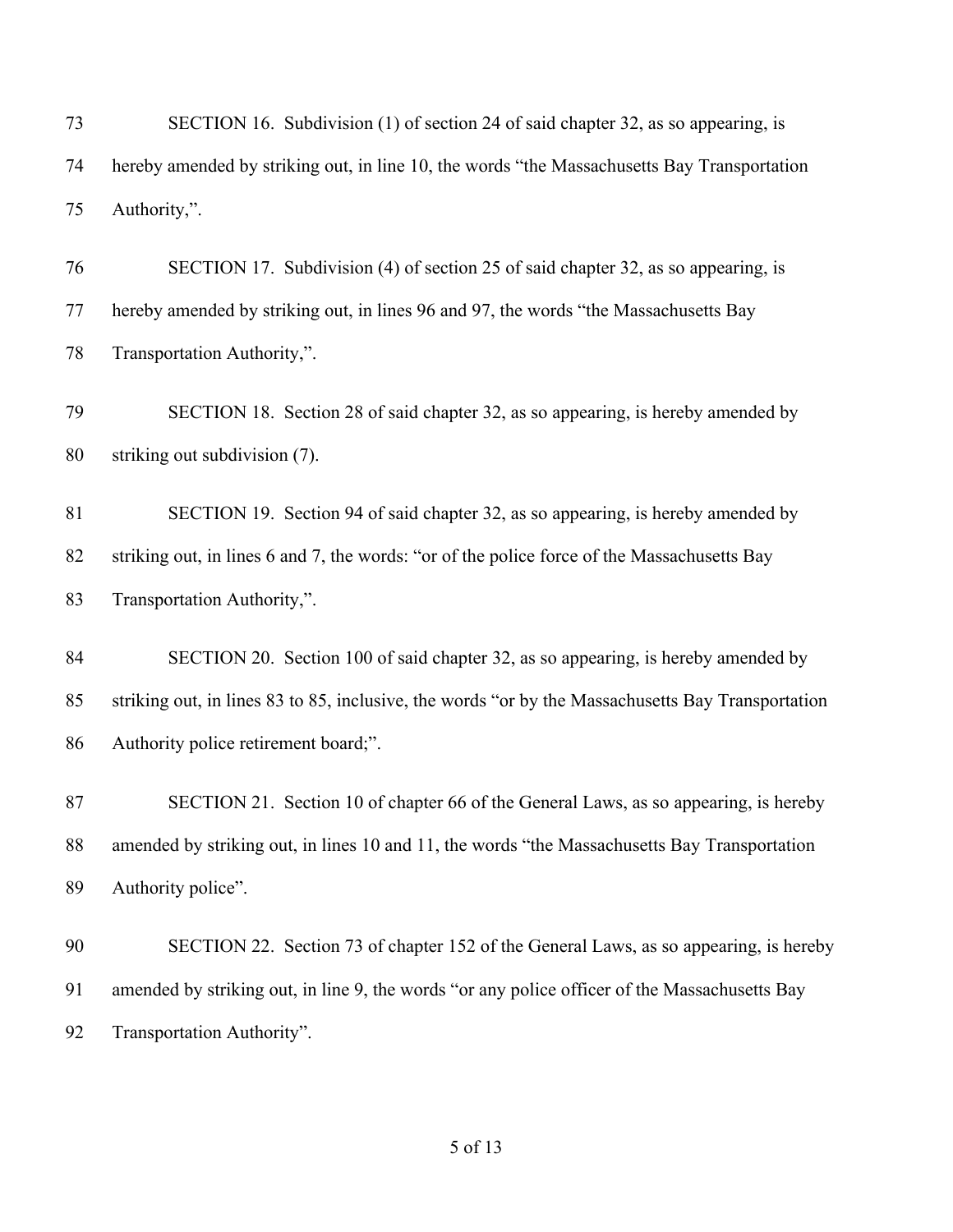SECTION 23. Chapter 664 of the acts of 1968, as amended by chapter 829 of the acts of 1970, is hereby repealed.

 SECTION 24. Section 19 of chapter 1012 of the acts of 1971 is hereby repealed. SECTION 25. Chapter 412 of the acts of 1991 is hereby amended by adding the following section:-

 Section 117A. Prior to October 31, 2009, the colonel of the state police shall establish an orientation in-service training program for all persons who shall have been transferred to the department of state police as a uniformed member of said department; provided, however, that such training program shall include, but not be limited to, education of the mission of the said department of state police, the jurisdiction of each bureau and each division of said department, the rules and regulations of said department, the policies and procedures of said department and the equipment owned and used by said department. Any person employed as a police officer in the Massachusetts Bay Transportation Authority police department shall have satisfactorily completed such training program prior to his transfer to the department of state police. Any person who shall not have satisfactorily completed such training program prior to January 31, 108 2010, shall be prohibited from transferring to said department of state police unless said employee shall have submitted in writing his request for a waiver of such training program and said colonel shall have approved such waiver for said employee.

 SECTION 26. Section 119 of said chapter 412 is hereby amended by striking out in the first sentence the words "but prior to June thirtieth, nineteen hundred and ninety three" and inserting in place thereof the following words:- January 31, 2010.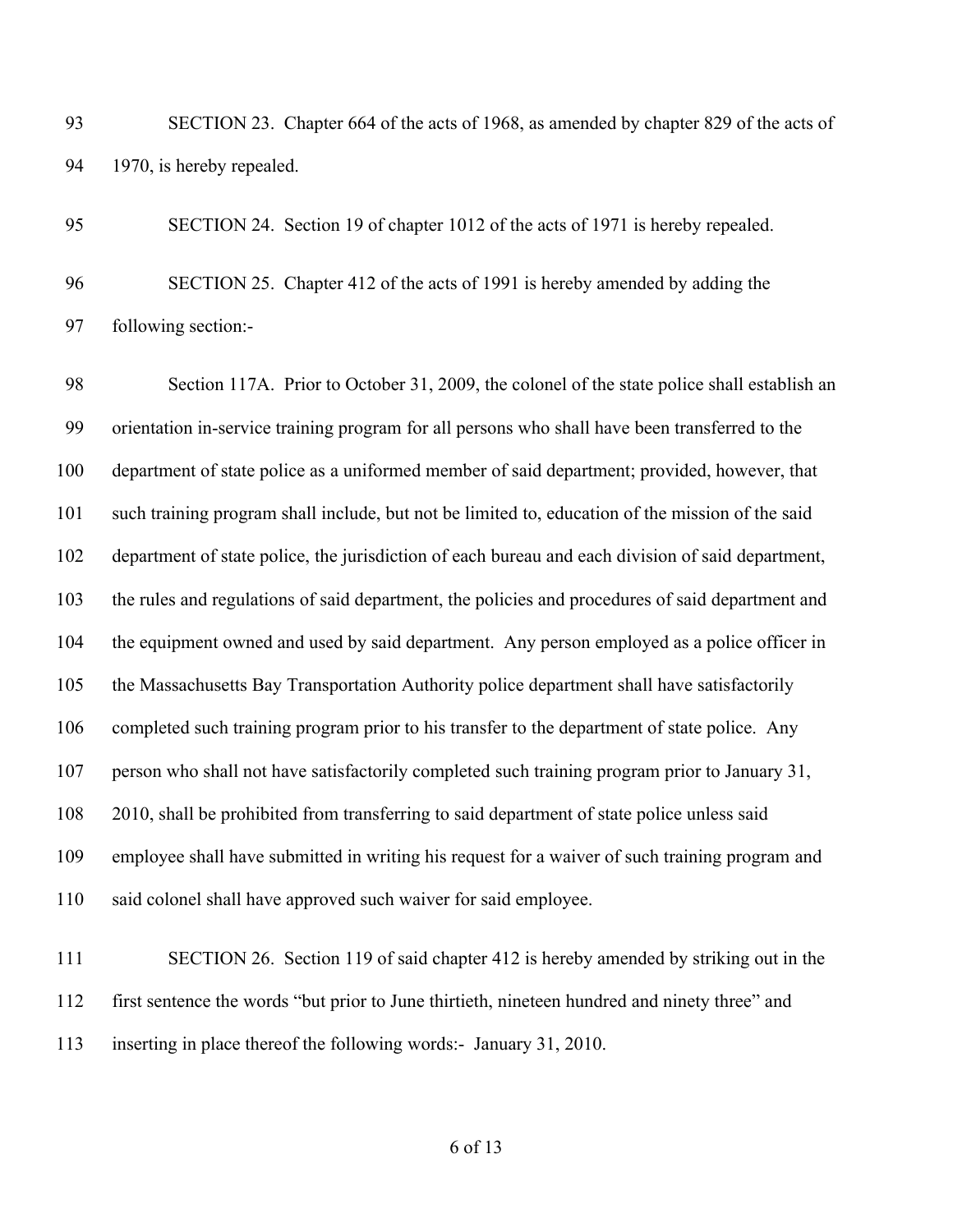114 SECTION 27. Said section 119 of said chapter 412 is hereby further amended by inserting after the words "division of law enforcement of the registry of motor vehicles" the following words:- or an employee of the Massachusetts Bay Transportation Authority police department.

 SECTION 28. Section 120 of said chapter 412 is hereby amended by inserting after the words "division of law enforcement of the registry of motor vehicles" the following words:- or the Massachusetts Bay Transportation Authority police department.

 SECTION 29. Section 121 of said chapter 412 is hereby amended by inserting after the words "division of law enforcement of the registry of motor vehicles" the following words:- or the Massachusetts Bay Transportation Authority police department.

 SECTION 30. Said section 121 of said chapter 412 is hereby further amended by striking out the words "after July fifth, nineteen hundred and ninety-two and prior to October first, nineteen hundred and ninety-two" and inserting in place thereof the following words:- after August 1, 2009 and prior to October 31, 2009.

 SECTION 31. Section 135 of said chapter 412 is hereby amended by inserting after the words "by the chief of the capitol police" the following words:- , by the chief of the

Massachusetts Bay Transportation Authority police department.

SECTION 32. Chapter 290 of the acts of 1993 is hereby repealed.

132 SECTION 33. The Massachusetts Bay Transportation Authority police department shall be merged into the department of state police. Such merger shall begin on August 1, 2009, with a 6-month transition period, so that after such transition period the Massachusetts Bay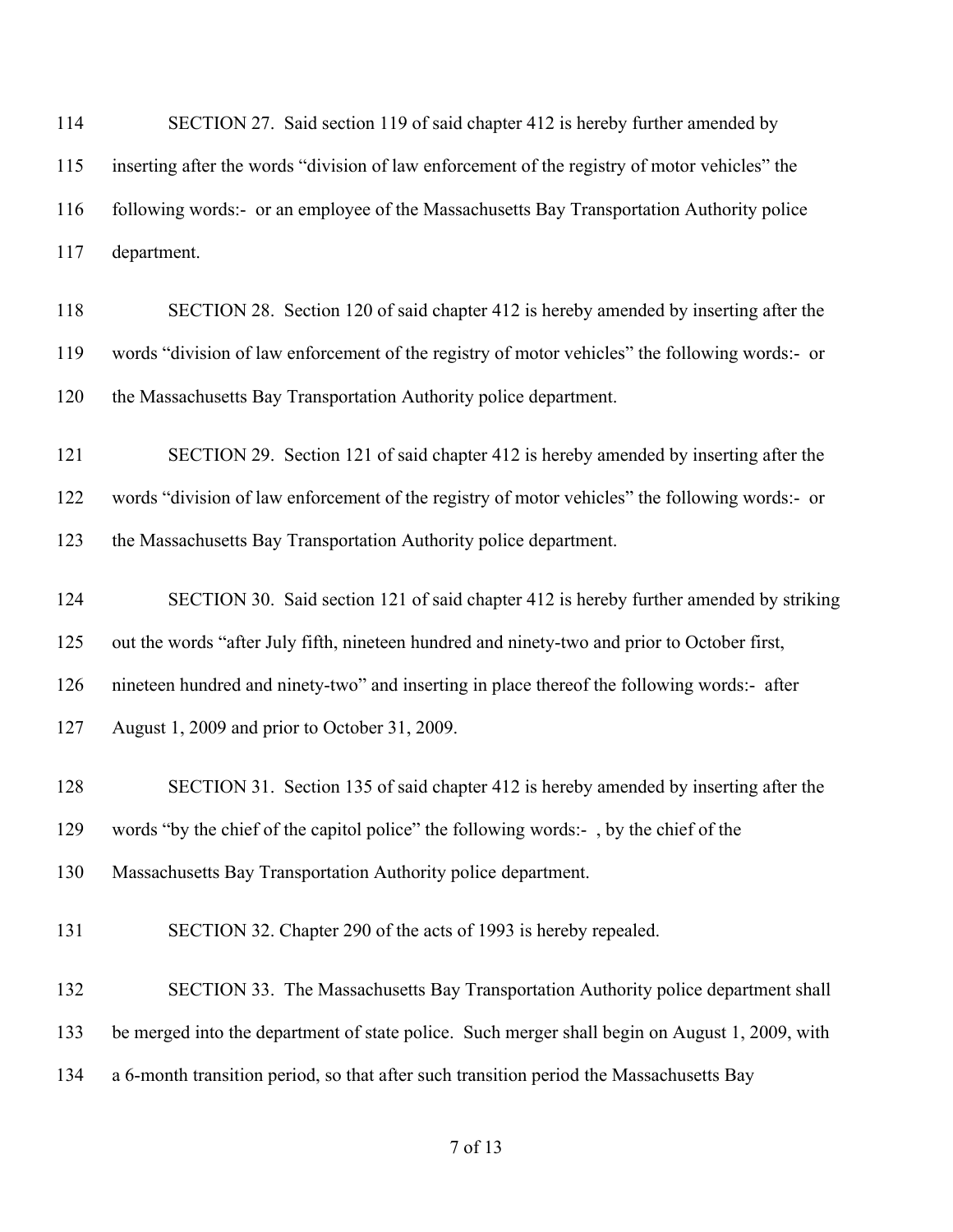Transportation Authority police department and the department of state police shall be deemed consolidated and merged, and the consolidated police force shall be called the department of state police. The department of state police, so consolidated, shall be deemed to be the police force of the commonwealth and it shall be the force with jurisdictional authority over state property.

 SECTION 34. The Massachusetts Bay Transportation Authority shall deposit, with the public employee retirement system, funds equal to the contributions for retirement made by the authority and the members, who are present or retired members of the pension funds commonly known either as the MBTA Police Association Retirement Fund or the MBTA Retirement Fund. The transfer of said funds shall be deposited upon agreement of terms between the authority and the commissioner of public employee retirement administration. Said agreement shall be entered 146 into no later than October 31, 2009.

 SECTION 35. All present members of the Massachusetts Bay Transportation Authority police department shall be entered into the public employee retirement system and the commissioner of public employee retirement administration shall credit those members with the creditable service years with the Massachusetts Bay Transportation Authority police department. Members currently retired from the Massachusetts Bay Transportation Authority police department and drawing their pension either partially or in whole from either the MBTA Police Association Retirement Fund or from the MBTA Retirement Fund shall remain members of the MBTA Police Association Retirement Fund or the MBTA Retirement Fund and shall not have any creditable service transferred to the department of state police.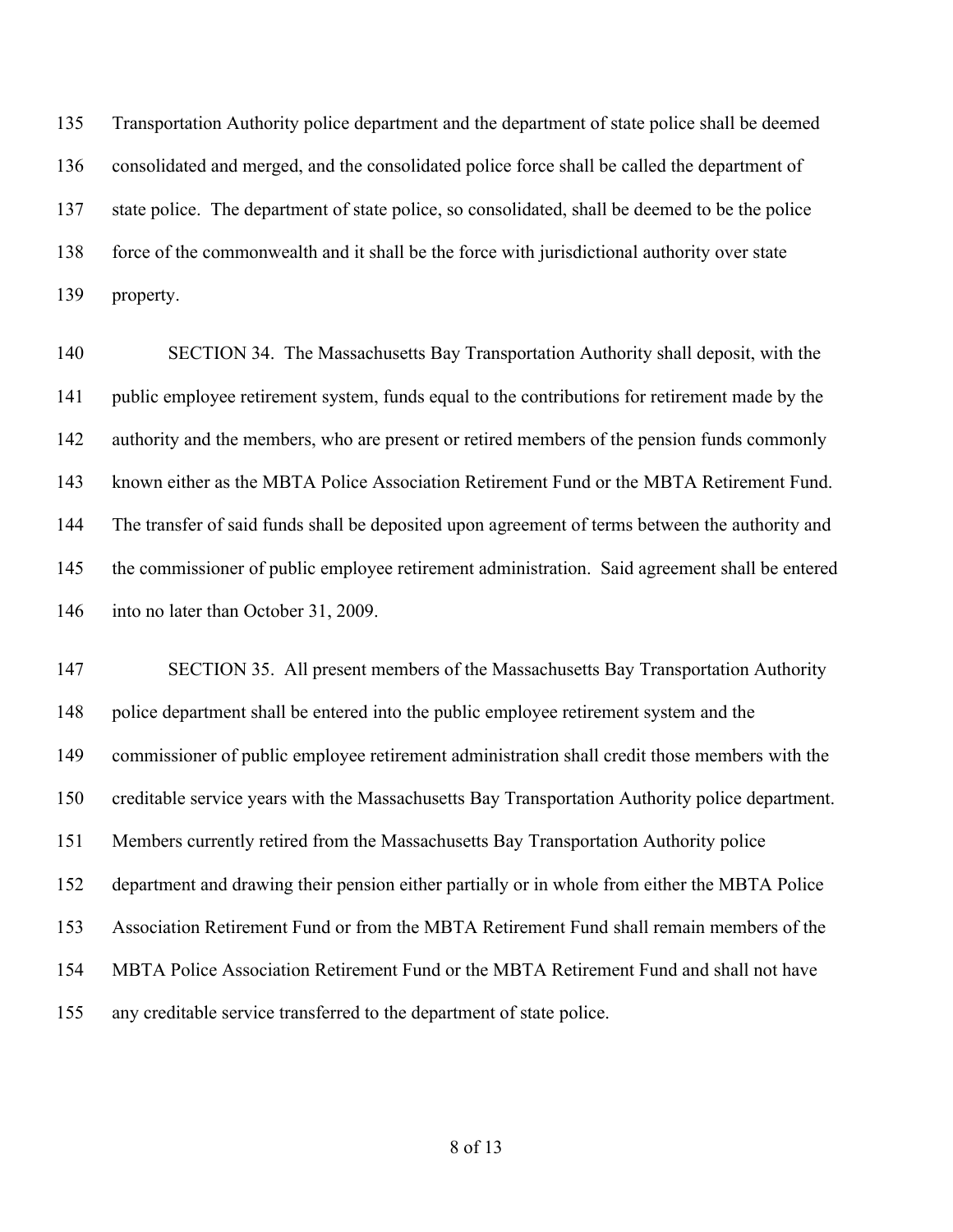SECTION 36. Each member of the Massachusetts Bay Transportation Authority police department shall take all creditable service to the department of state police. For the purpose of retirement, service shall be determined by all creditable service based on contributions to a retirement fund within the state retirement system and the years of creditable service with the Massachusetts Bay Transportation Authority police department. The commissioner of public employee retirement administration shall allow those members with prior creditable service to purchase back those creditable years, not within the MBTA police retirement funds, in the normal and customary manner afforded other public employees.

 SECTION 37. Any police officer of the Massachusetts Bay Transportation Authority police department not wishing to transfer to the department of state police by October 31, 2009, shall be placed at the top of the eligibility list of the civil service list for the region of his residence. When said officer is appointed to any city or town from said list he shall be credited with all creditable service for the purpose of seniority and retirement in the public employees retirement system.

 Pursuant to this section, any police officer of the Massachusetts Bay Transportation Authority police department wishing to exercise his civil service rights or privileges shall retain employment with the authority until such reasonable time to effect either appointment or lateral transfer to another police department, but no later than October 31, 2009.

 SECTION 38. A committee shall be appointed by the colonel of state police and the chief of the Massachusetts Bay Transportation Authority police department to study the titles and rank structure of the Massachusetts Bay Transportation Authority police department to determine where the police officers of the authority should be placed in the rank structure of the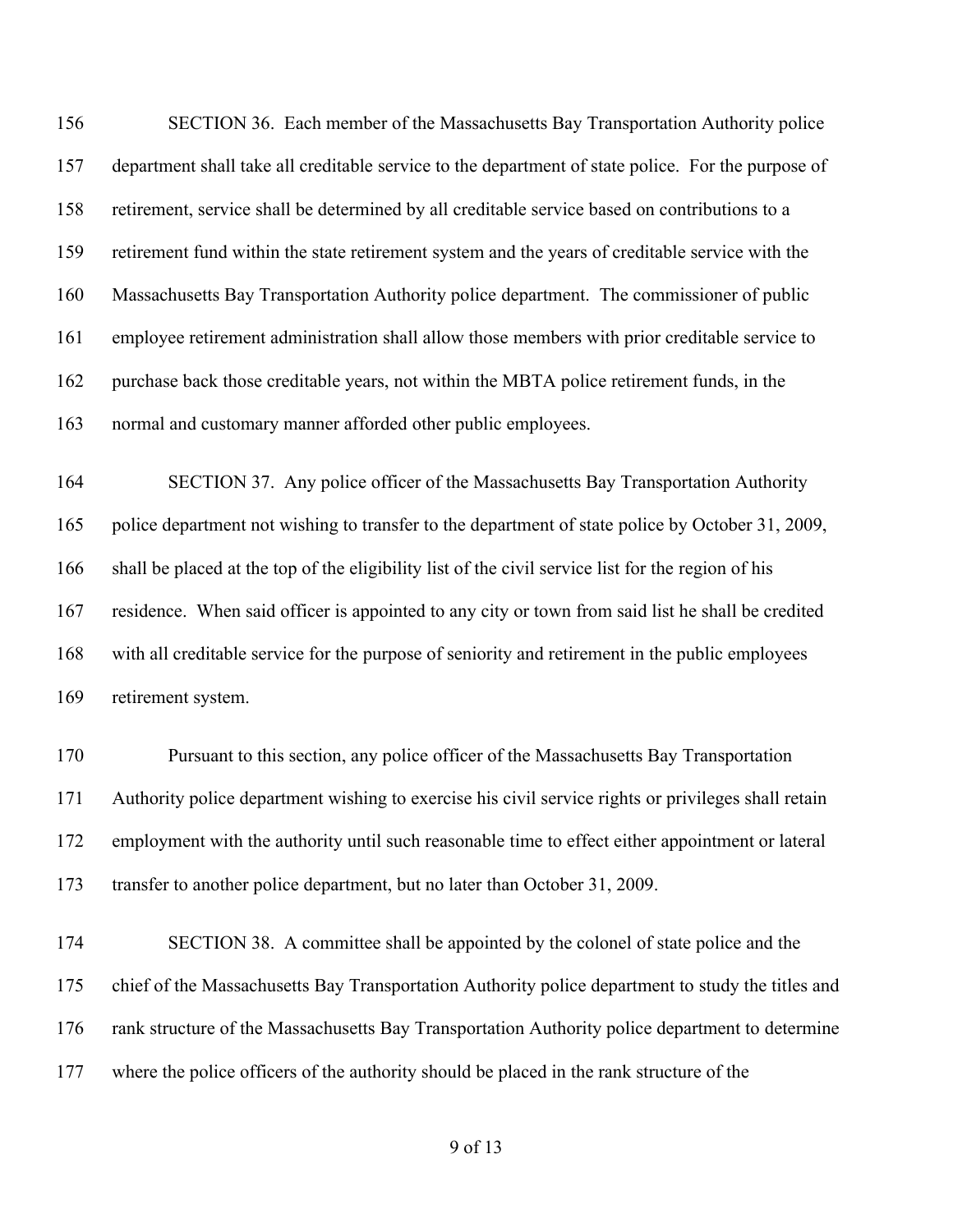consolidated department of state police. The committee shall report its findings and recommendations to said colonel on or before October 31, 2009. There shall be no loss of pay, or other accrued benefit, for any member, noncommissioned, commissioned, or staff officer of the Massachusetts Bay Transportation Authority police department who held his rank prior to the enactment of this act.

 SECTION 39. The colonel of state police is hereby authorized and directed to enter into a memorandum of understanding with the authority to define the terms and conditions for use by the department of property owned or operated by the authority; provided, however, that the transfer shall be in compliance with federal law and no such property shall be transferred under the provisions of the memorandum of understanding without legislative approval; and provided, further, that said memorandum of understanding be executed on or before October 31, 2009.

 SECTION 40. The secretary of public safety, in conjunction with the personnel administrator, shall commence an audit of the personnel file of each member of the Massachusetts Bay Transportation Authority police department on the effective date of this act, to ensure that each file shall contain the accurate name, date of birth, current mailing address, and the length of service of each member. Upon the request of the secretary, the state treasurer shall be directed to offer any assistance as the secretary shall deem reasonable to fulfill the requirements of this section. Said audit shall be completed on or before October 31, 2009. SECTION 41. The department of state police, for the purposes of collective bargaining, shall only recognize that organization certified by the Massachusetts Labor Relations Commission to represent the members and non-commissioned officers of the department.

Members of the Massachusetts Bay Transportation Authority police department transferring to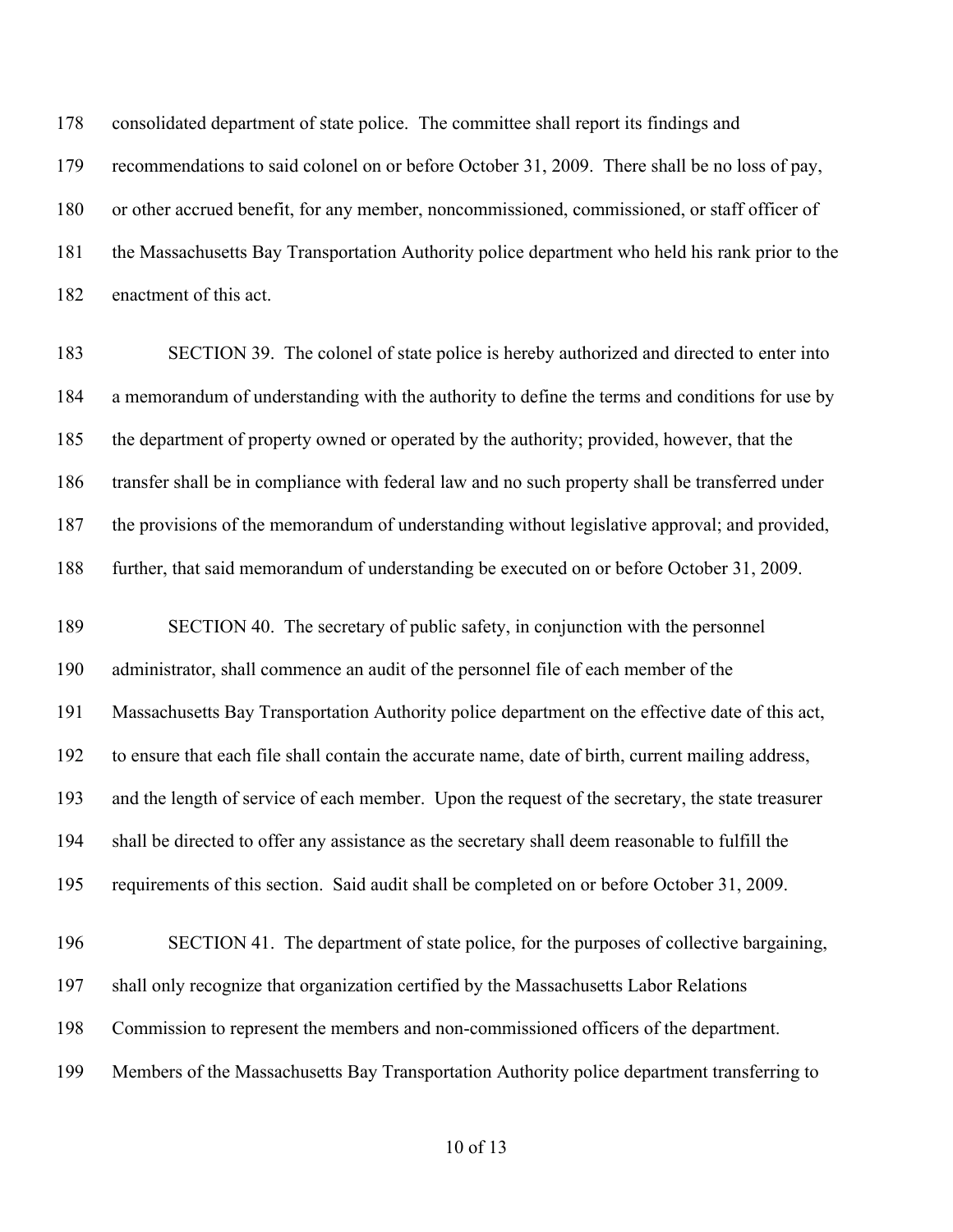the department of state police shall abide by the collective bargaining agreements between the department and said organization.

 SECTION 42. Except as authorized in section 37, and notwithstanding the provisions of any general or special law or rule to the contrary, the civil service rights and benefits of any person serving in a position or employed as a police officer in the Massachusetts Bay Transportation Authority accorded pursuant to the provisions of chapter 31 shall hereby be abolished as of October 31, 2009. Nothing in this act shall be deemed to prohibit the exclusive bargaining representatives of any such persons from negotiating with the commonwealth in accordance with the provisions of chapter 150E to minimize the effects of the abolition of such rights and benefits.

 SECTION 43. The commissioner of the public employee retirement administration shall contract with an independent actuary to analyze, study and valuate the cost of retirement benefit changes made pursuant to the provisions of this act; provided, however, that said commissioner shall make available to such actuary any information as such actuary deems necessary to fully analyze such costs; provided, further that said commissioner shall file the report of such actuary with the joint committee on public service and the house and senate committees on ways and means on or before January 31, 2010.

 SECTION 44. On the effective date of this act, ownership, possession and control of all equipment, papers, plans, books, records and documents which are in the possession of the Massachusetts Bay Transportation Authority police department or any bureau, unit, officer, or employee thereof consolidated in accordance with the provisions of this act shall pass to and be vested in the department of state police without consideration or further evidence of transfer and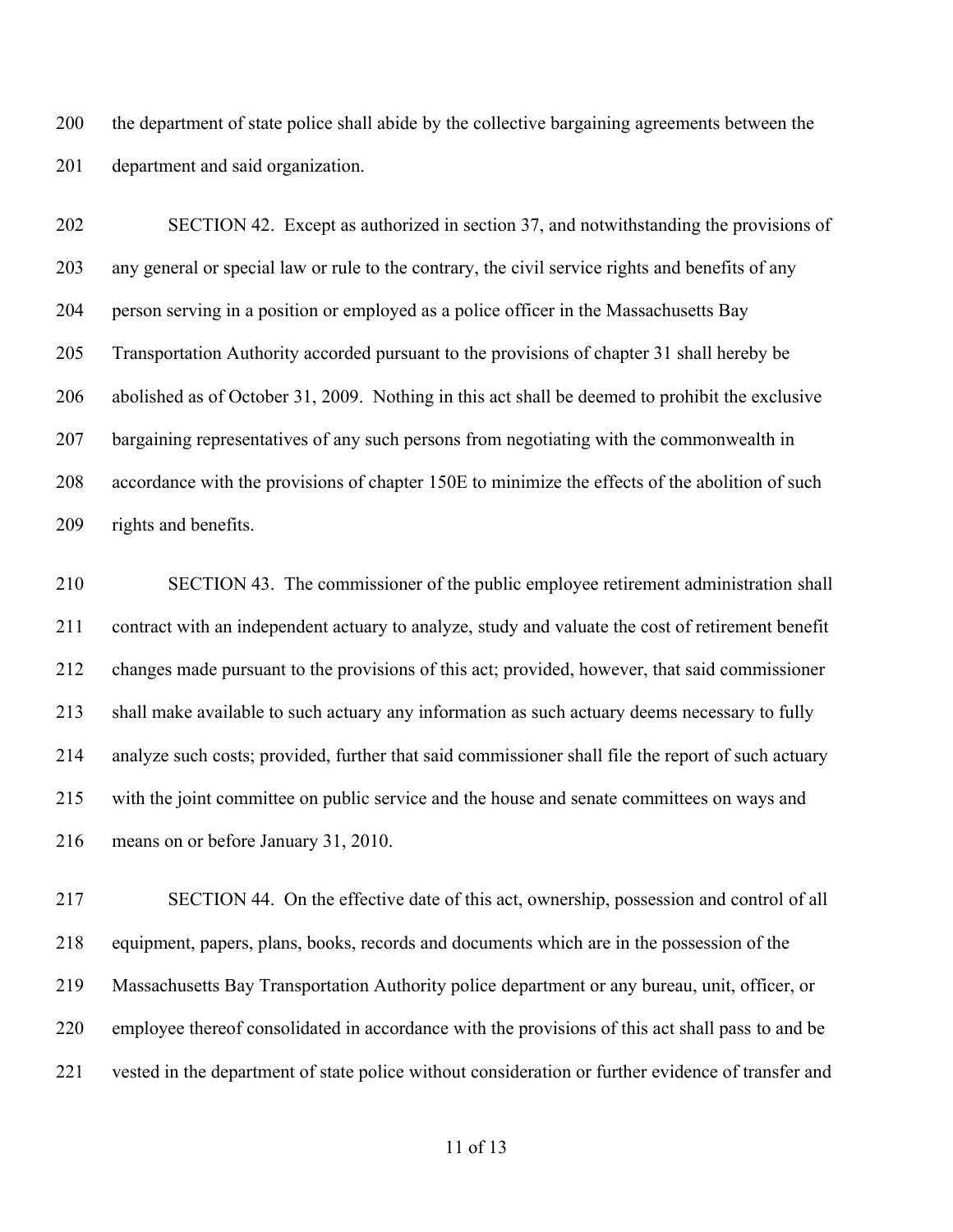shall thereafter be in the ownership, possession and control of the department and in compliance with federal law.

 SECTION 45. All petitions, hearings, appeals, and other proceedings duly brought before, and all prosecutions and legal and other proceedings duly begun by the Massachusetts Bay Transportation Authority police department or any bureau, unit, officer or employee thereof consolidated pursuant to the provisions of this act shall continue unabated and remain in force notwithstanding the passage of this act, and shall thereafter be completed by such division, bureau, unit, officer or employee.

 SECTION 46. Any duly existing contract, lease, or obligation of the Massachusetts Bay Transportation Authority police department or any bureau, unit, officer or employee thereof which shall be consolidated pursuant to the provisions of this act which are in force immediately prior to the effective date of this act shall be deemed to be the obligation of the department of state police. No existing right or remedy under any such contract, lease or obligation shall be lost, impaired or affected by the provisions of this act.

 SECTION 47. Wherever the name of the Massachusetts Bay Transportation Authority police department or any bureau, unit, officer or employee thereof which shall be consolidated pursuant to the provisions of this act appears in any general or special law, rule or regulation, such name shall be deemed to mean and shall be construed as referring to the department of state police.

 SECTION 48. Any function, right, power, duty or other statutory provision which, prior to the effective date of this act, was assigned to, exercised by or performed by the Massachusetts Bay Transportation Authority police department or any bureau, unit, officer or employee thereof